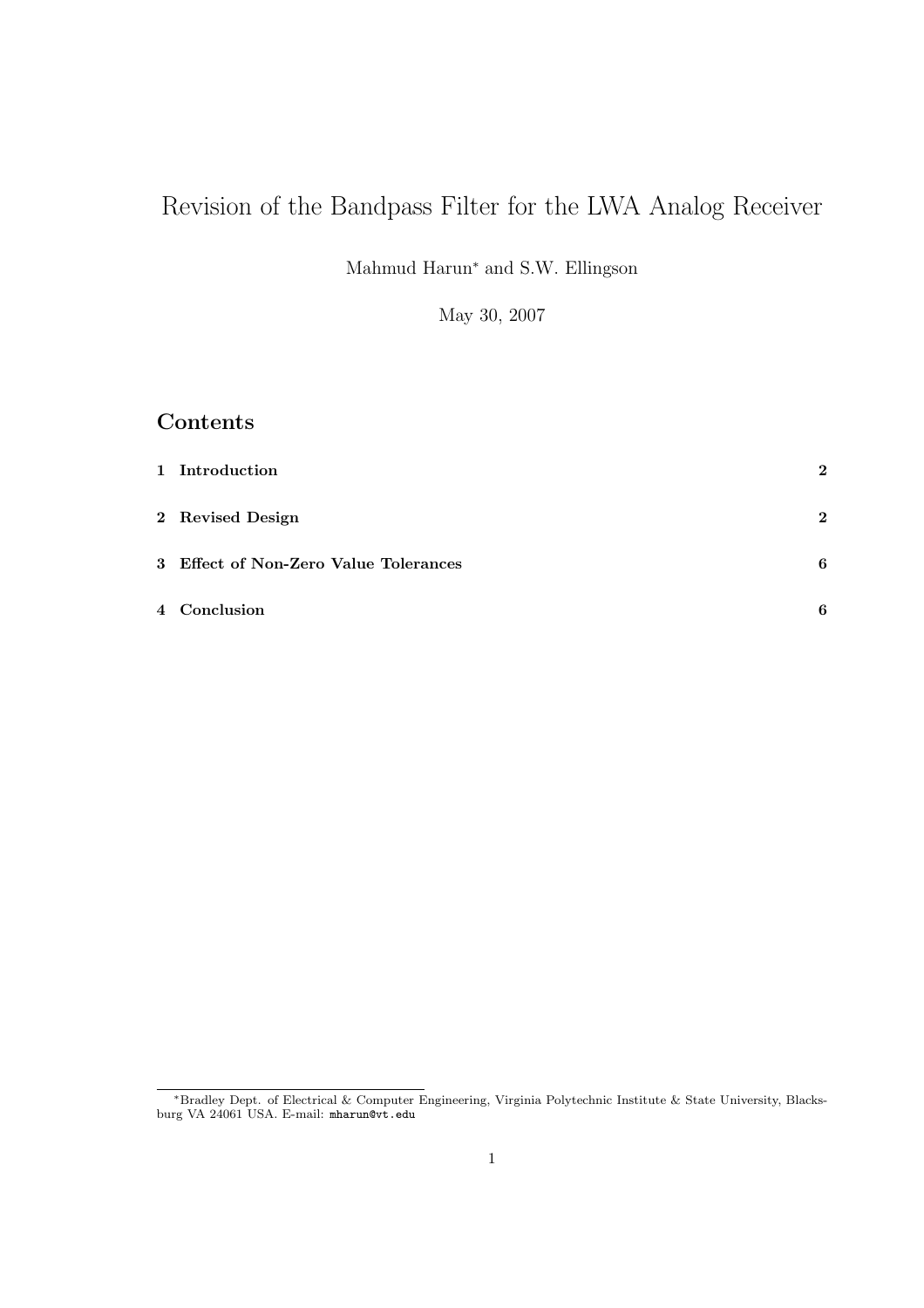#### 1 Introduction

In [1] we revised the design of the bandpass filter (operating in 20-80 MHz) proposed in [2] by using standard (commercially-available) components. We built a prototype of the receiver of the Long Wavelength Array (LWA) by replacing the filter sections of an existing receiver of the Eight-meter wavelength Transient Array (ETA) telescope (operating in the band 29-47 MHz) with this new revised filter. In [3] we discussed the performance of this prototype in details. In this document we present another simple revision of that filter which greatly improves the suppression in the broadcast FM band (88-108 MHz) by introducing a notch at 90 MHz.

#### 2 Revised Design

The objective of this revision was to improve suppression of the broadcast FM band (88-108 MHz). So we added a simple notch filter to the previous filter (shown in Figure 1). Thus we arrived at the new design, shown in Figure 2. The optimal values for the components of the notch filter are listed in the following table . The response of the revised filter is shown in Figure 3.

| Component | Value             |
|-----------|-------------------|
| L6        | $31.3 \text{ nH}$ |
| C6        | $100 \text{ pF}$  |



Figure 1: Filter Design proposed in [1] .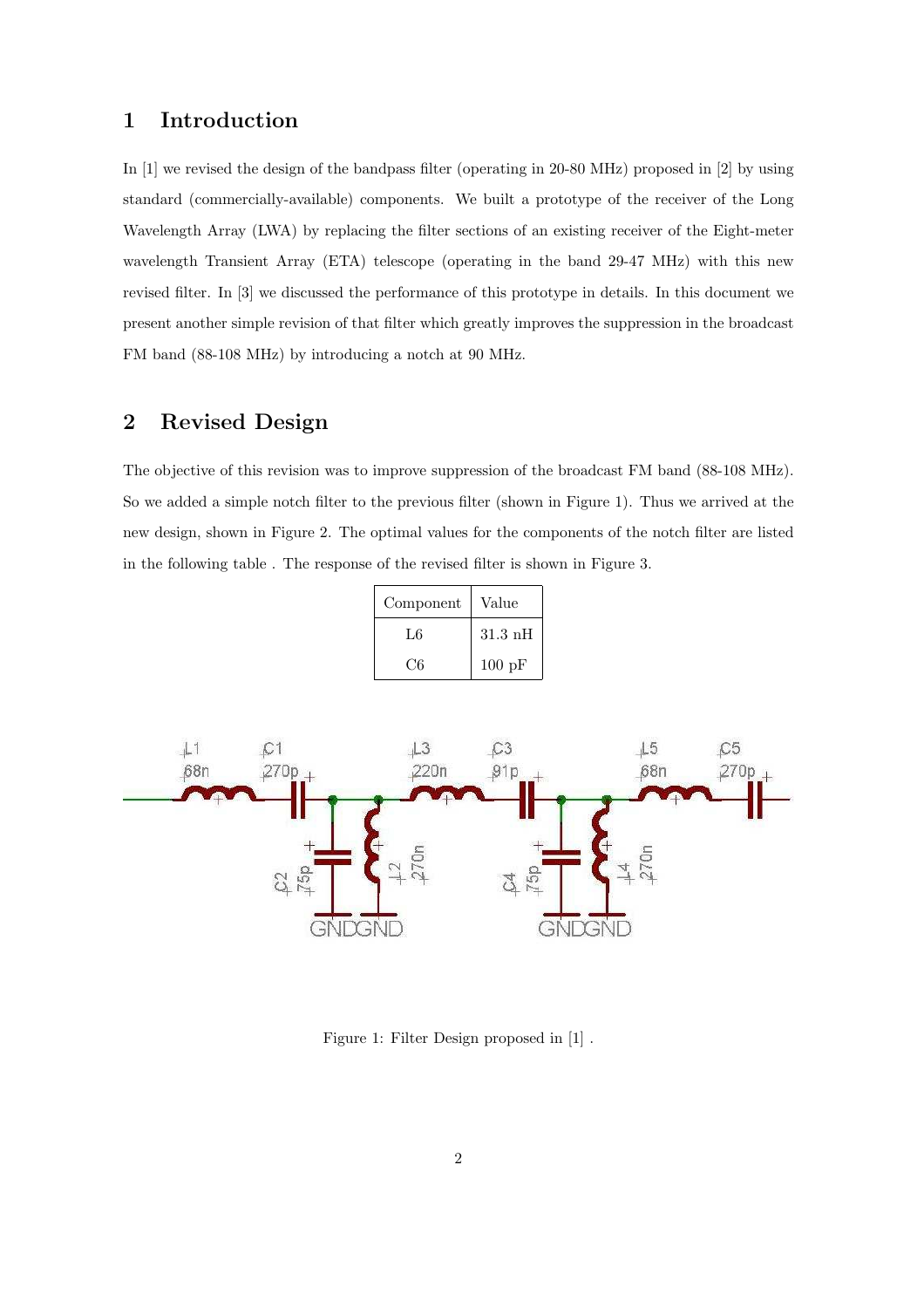

Figure 2: Revised Filter Design .

The components used in the notch filter of Figure 2 are not standard (commercially-available). So we revised it with standard values. Revised values are selected from commercially available 0603 size SMT components available from the Digikey<sup>1</sup> and Coilcraft<sup>2</sup> catalogs. The revised values are:

| Component | Value            |
|-----------|------------------|
| L6        | $33\;$ nH        |
| ( '6      | $100 \text{ pF}$ |

The comparison between responses with standard and design values are shown in Figure 4.

<sup>1</sup>www.digikey.com

<sup>2</sup>www.coilcraft.com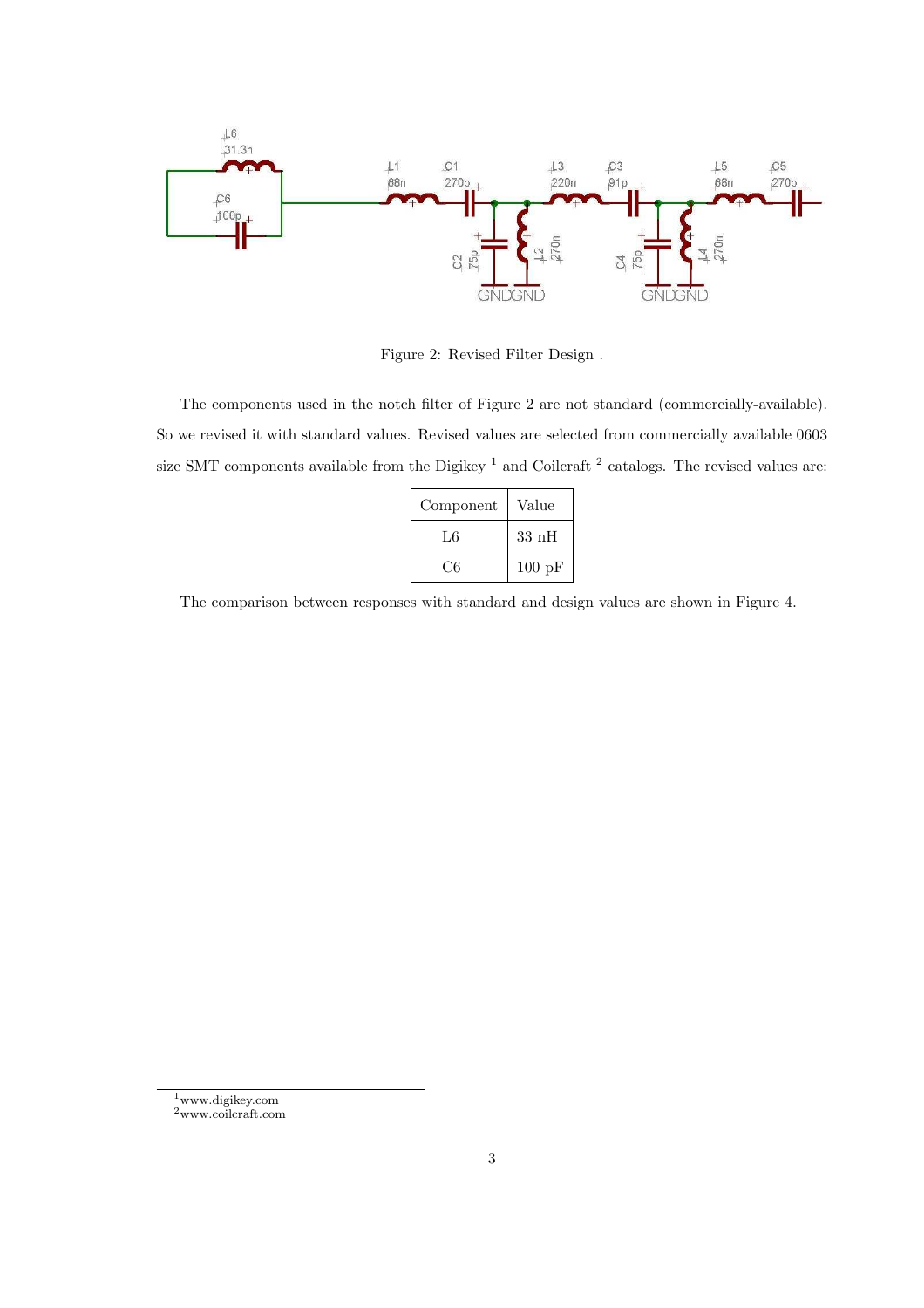

Figure 3: Illustrating frequency responses with and without the notch filter.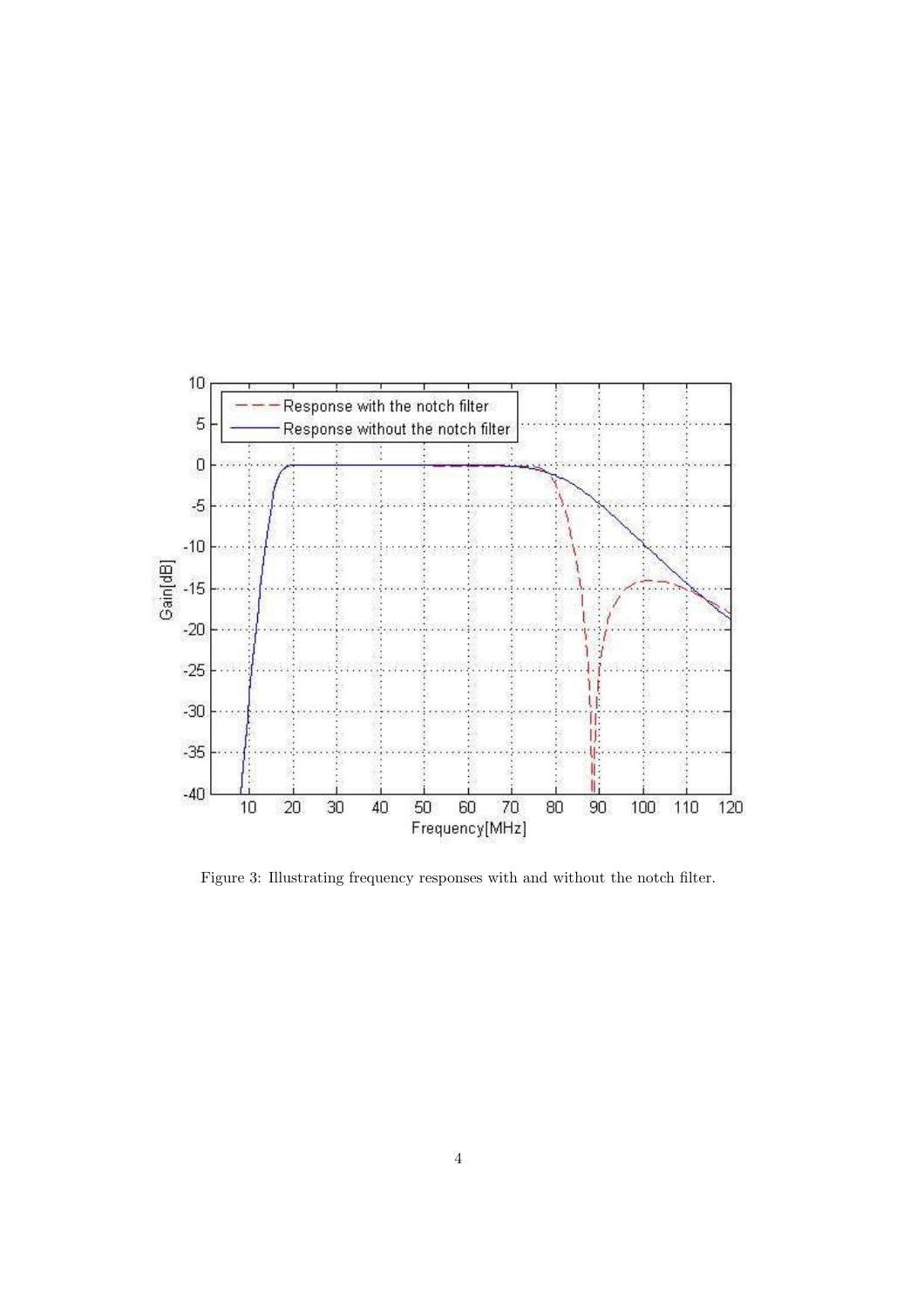

Figure 4: Comparison between responses with standard and design values.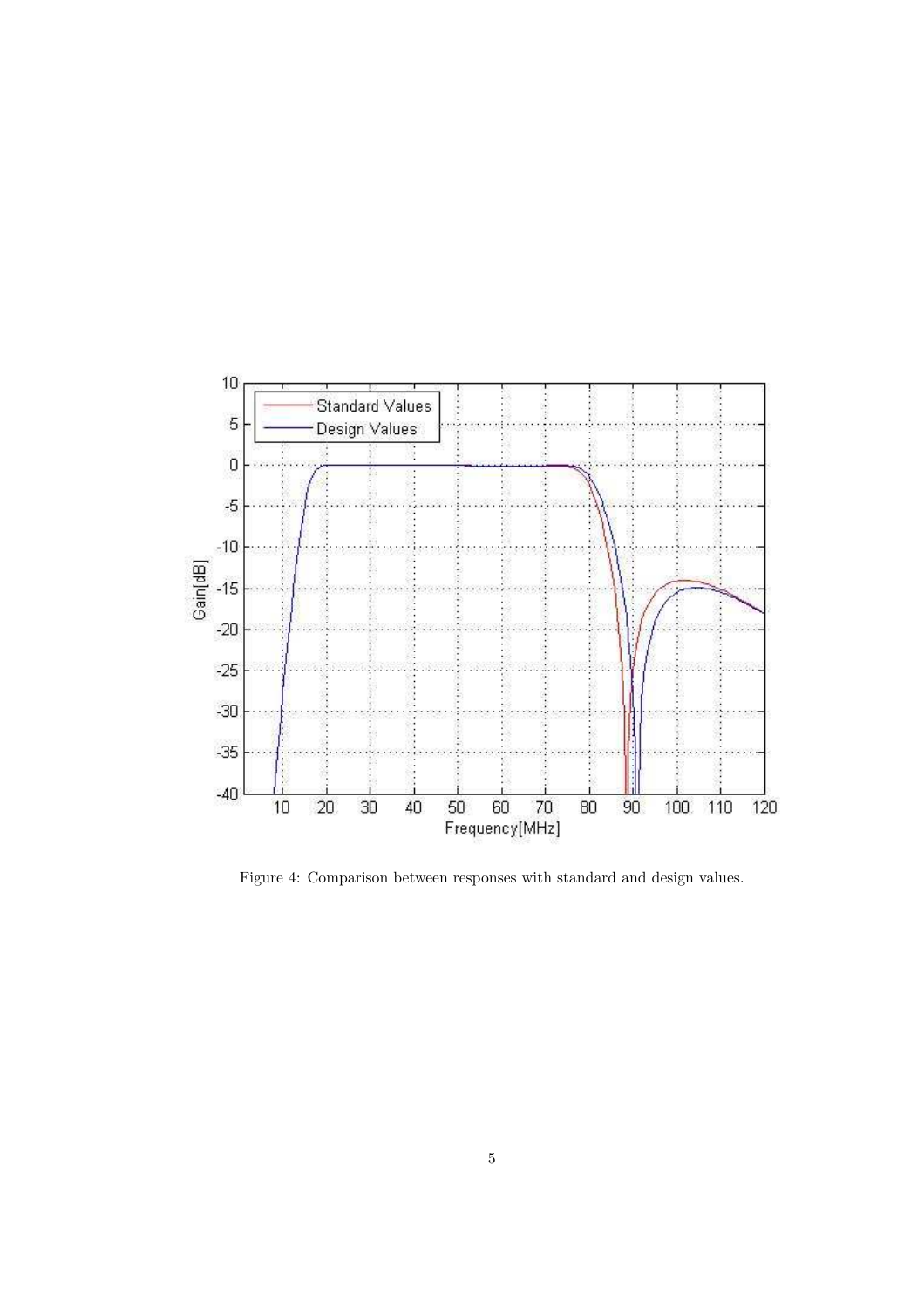### 3 Effect of Non-Zero Value Tolerances

Commercially available SMT components typically have a tolerance (i.e., maximum error in value) of 5 percent. We used monte carlo simulation to study the effect of non-zero tolerance on performance. 100 trials were run using a uniformly-distributed random distribution to generate tolerance values within the specific range. These new values were then used to plot the transfer function of the filter. In Figure 5 the response due to 5% tolerance values is shown.



Figure 5: Frequency responses of 100 trials using components with tolerance of 5%.

## 4 Conclusion

Observing the results of this study we find that the use of a notch filter in front of the bandpass filter greatly improves the performance of the receiver. This is a very simple modification. We can incorporate the additional notch filter section in the receiver without altering any of the previous design.